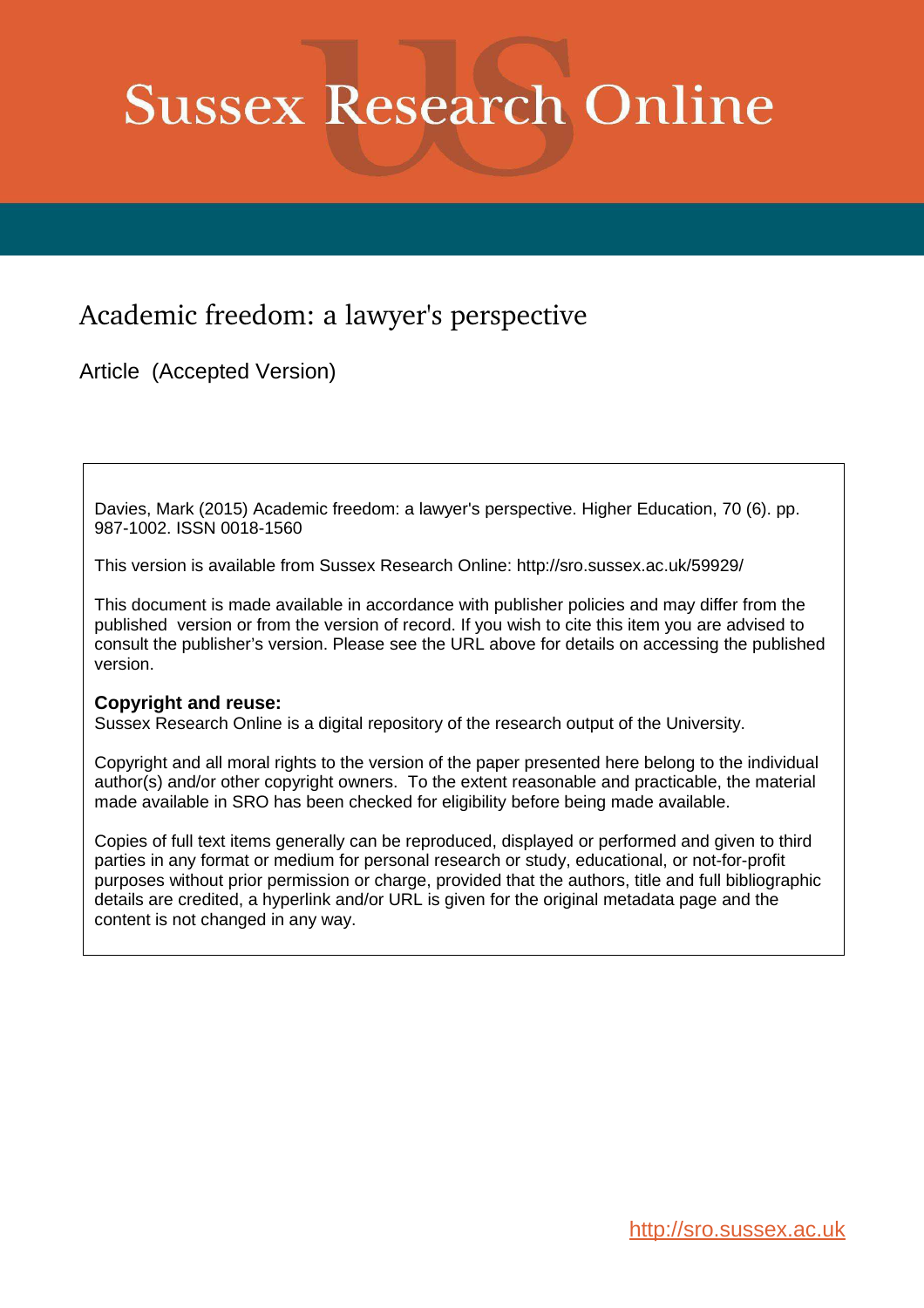Davies, Mark (2015) ['Academic freedom: a lawyer's perspective'](http://sro.sussex.ac.uk/53783/) *Higher Education* , 70 (6). pp. 987-1002. ISSN 0018-1560

Pre-publication copy – some minor errors may remain.

# **Academic freedom – a lawyer's perspective**

Mark Davies, University of Sussex

# **Introduction**

Academic freedom is central to higher education - being essential to meaningful and effective research and teaching, and identified by academics themselves as one of the things most important for their identity and self-esteem (See, for example, Altbach 2001). Academic freedom in the United Kingdom<sup>1</sup> is facing challenges from changing managerial attitudes. A recent observation neatly sums up the position:

'The best thing in university life is the academic freedom that we are busy losing and the worst are the new bars on the iron cage of bureaucracy that are taking it from us' (Elmes 2014).

Universities are increasingly expected to focus upon knowledge which can be shown to have value. Resulting constraints on teaching and research by market driven demands have the potential to compromise academic freedom (Bradley 2003, 495 and 2009, 163). Or, as Andreescu (2009) puts it, the rise of the entrepreneurial university and 'the more or less subtle changes of academic ethos it engendered have gradually eroded the symbolic prestige of academic freedom'.

This article considers certain aspects of academic freedom from a lawyer's perspective.

#### **The nature of academic freedom**

Academic freedom is variously described by academic commentators in terms of: 'freedom to pursue teaching and research without fear of intervention or punishment' (Enders et al 2013, 23) or, the 'personal liberty to pursue the investigation, research, teaching, and publication of any subject as a matter of professional interest without vocational jeopardy or threat of other sanction (Andreescu 2009, 562 citing Alstyne 1975, 71). The United Nations Educational, Scientific and Cultural Organization (UNESCO) defines academic freedom to include 'the right to teach without any interference, subject to accepted professional principles including professional responsibility and intellectual rigour with regard to standards and methods of teaching' (UNESCO 1997, 28). A limited amount of judicial comment can also be found, for example an Australian court described academic freedom as the 'unimpeded freedom to teach, to study, and to research without any external control either of the teaching staff or the curriculum.<sup>2</sup> As is discussed later, external interference is not the only current threat to academic freedom in the UK.

#### **The legal underpinnings of academic freedom in the UK**

<sup>-</sup><sup>1</sup> Throughout this article when writing in general terms reference will be made to the UK. However, certain aspects of the discussion are relevant to England only and this will be made clear where appropriate.

<sup>&</sup>lt;sup>2</sup> Kaye J. in Clark v University of Melbourne [1978] VR 457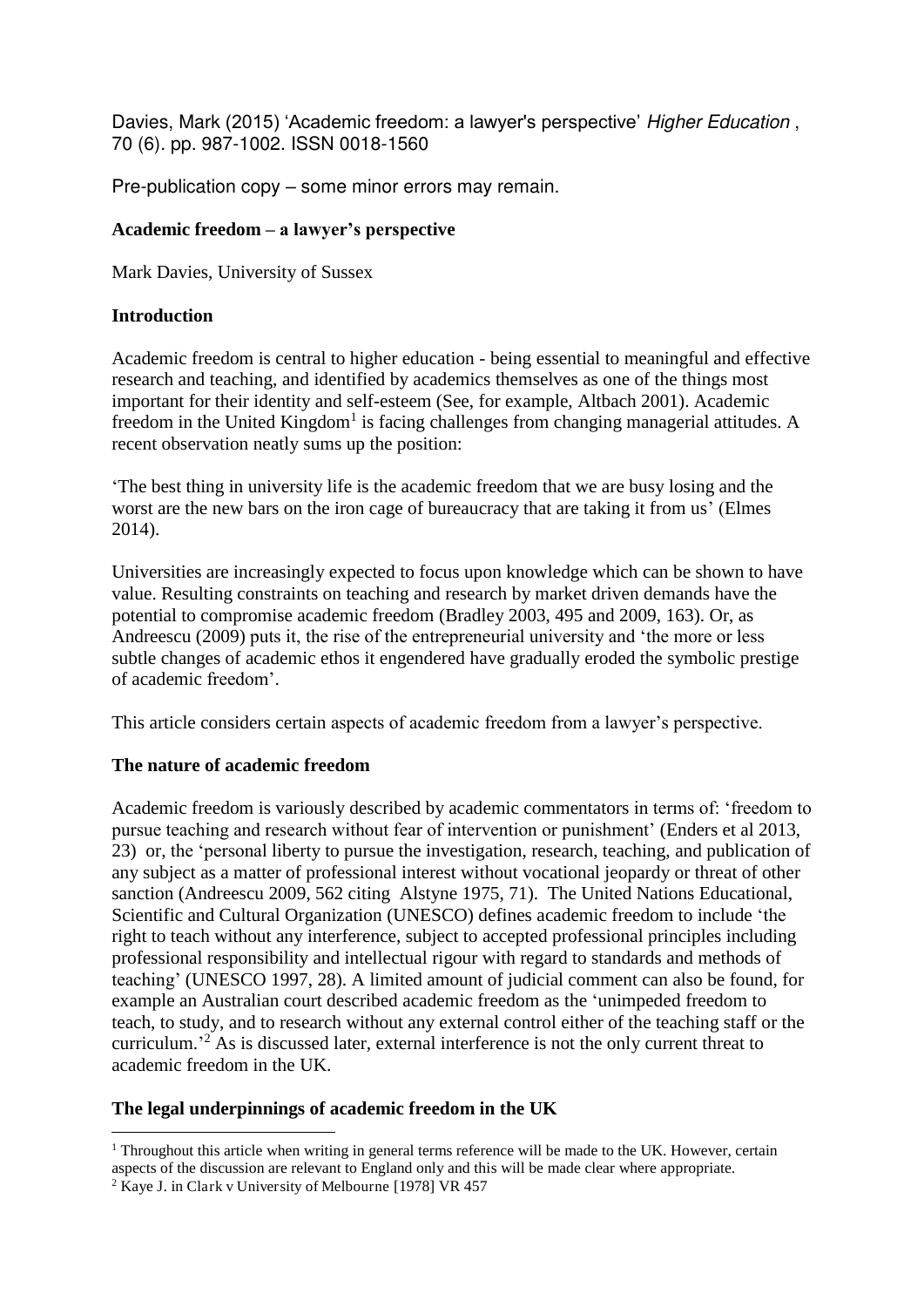In one form or another academic freedom in Europe can be traced back to the medieval period, as a hard won protection of the rights to freedom of thought and expression (See, for example, Karran 2009 and Fuller 2000, Ch 4).

Despite this long history, academic freedom in the UK has few legal underpinnings. The main source in English law is the Education Reform Act 1988, section 202(2)(a) of which states:

'[A]cademic staff have freedom within the law to question and test received wisdom, and to put forward new ideas and controversial or unpopular opinions, without placing themselves in jeopardy of losing their jobs or privileges they may have at their institutions.'

Protection is therefore limited to the context of each academic's relationship with his or her employing institution (Palfreyman 2006, 2007). Also, this statutory provision applies only to the 'pre-1992' royal charter institutions, not those institutions which were polytechnics in 1988 and became the 'new' statutory universities from 1992 onwards (Palfreyman, 2006, 2007). Little more can be said about the detailed interpretation or application of section 202 as it has been subject to very little judicial scrutiny. Judicial consideration where it does arise tends to be brief. For example, in R. (on the application of Bangert) v South Bank University<sup>3</sup> the claimant challenged the defendant university's decision to exclude him from his studies as a post-graduate student and dismiss him from his role as a part-time lecturer following his attempt to whistleblow against a senior member of staff he accused of grade fixing. Cage J. held that section 202 had no application to the decision of the claimant to publish certain material on a website of which he was the administrator. In Volkswagen Aktiengesellschaft v Garcia<sup>4</sup> Birss J. acknowledged 'the enormous significance of freedom of expression and academic freedom', but went on to find in favour of the claimants' arguments that the publication in an academic paper of an algorithm which could facilitate car theft should be restricted.

It is of note, in the context of the perceived value (or lack of) placed by the UK state on academic freedom, that the removal of academic tenure, as one of the core protection mechanisms for academic freedom, was slipped into the 'Miscellaneous and General' section of a Bill, which became the Education Reform Act 1988, and which was mainly concerned with matters other than higher education. The change was based on the stated need for higher education to be provided 'efficiently and economically' section 202(2)(b), originally with no consideration at all given to the continued protection of academic freedom. That any protection found its way into the 1988 Act was only because of what has been described as an 'ambush' to the Bill at the House of Lords stage - the clause which became section 202(2)(a) eventually finding its way into the Act in the face of government opposition (Shattock 2001, 47 citing Crequer 1989, 11).

It has been suggested that section 202 may have become 'for the most part hidden by management and forgotten by staff', allowing a climate of fear about speaking too controversially to arise in some universities (Hayes 2009 citing Russell 1993). Subsequent legal developments have also potentially further weakened the position as it might benefit individual academics. The Higher Education Act 2004, in creating the Office for Fair

**<sup>3</sup>** [\[2002\] EWHC 2765 \(Admin\)](http://login.westlaw.co.uk.ezproxy.sussex.ac.uk/maf/wluk/app/document?src=doc&linktype=ref&context=55&crumb-action=replace&docguid=I75233F80E42811DA8FC2A0F0355337E9) 

<sup>4</sup> [2013] EWHC 1832 (Ch); [2013] All ER (D) 68 (Aug), Ch D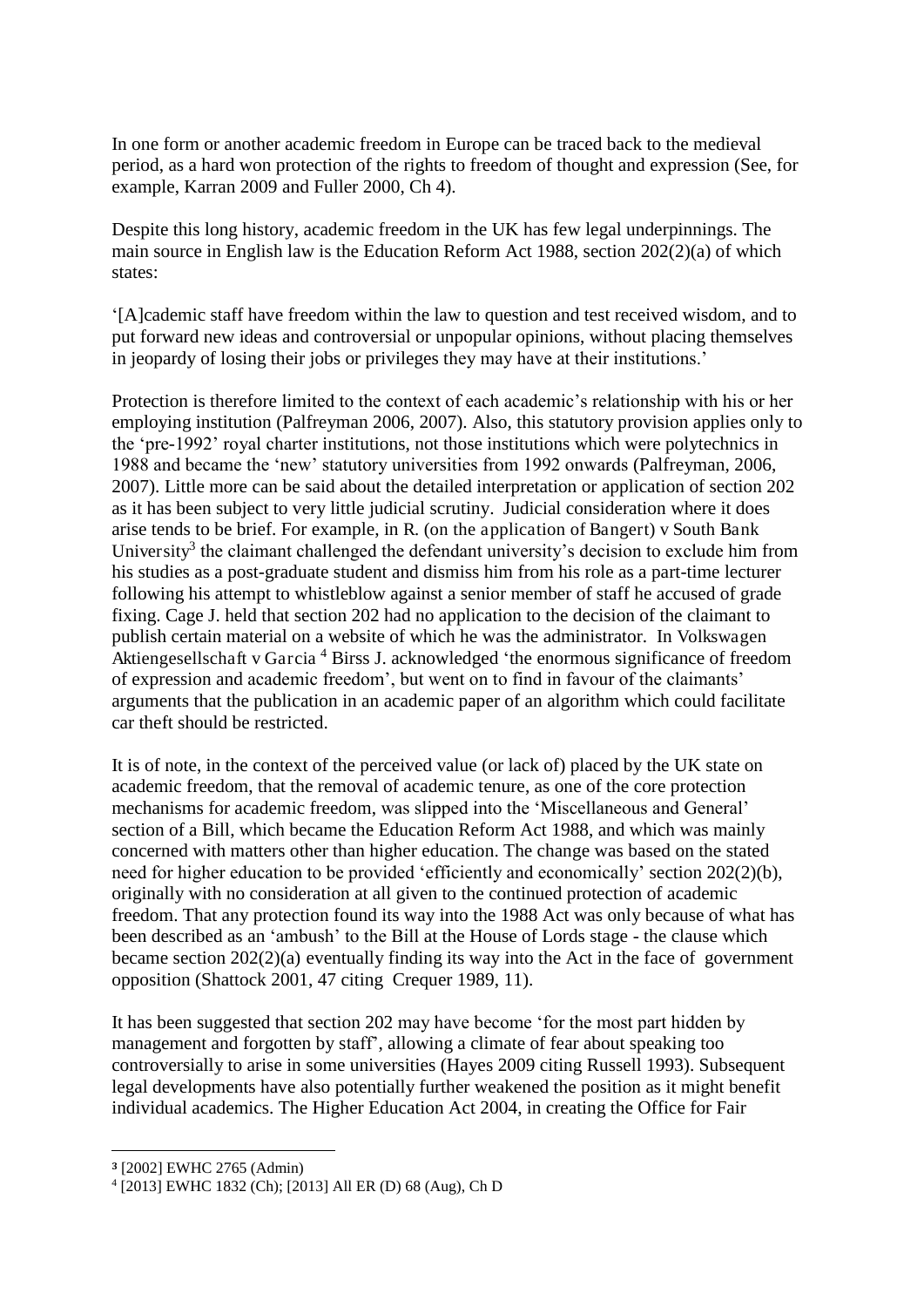Access, requires that the Director of Fair Access protects academic freedom. However, the focus of this freedom is at organization level – seeking to ensure that higher education institutions are able to determine the content, manner of teaching and assessment of their courses (section 32(2)).

This legal position has led to the UK being described as the 'sick man of Europe' with regard to academic freedom—lacking equivalence to the constitutional and legal protections found in a number of other jurisdictions (Farrington and Palfreyman 2012, para 13.08). Calls for government to act to provide 'a proper statutory framework to academic freedom' remain unheeded (Birtwistle 2004; Palfreyman 2006, 2007; Beloff 2010, 141).

#### **Changing academic and institutional attitudes**

In addition to weakened legal protections, changes in academic attitudes can also be identified. Writing in 1988, O'Hear (1988) considered that academic endeavour cannot properly be undertaken by people, amongst other things, under pressure to come up with quick research results, to publish and to recruit students. Academics will struggle to convince students of the importance of alternatives in thinking if the academics themselves are:

'obviously motivated by the values of educational consumerism - quantities of publication, ability to 'attract' students, to get outside money, and the rest. All of these considerations would be quite in order if the university were a market-orientated institution, but to see it as such is to miss its actual raison *d'e*tre ... [W]e have to insist once again that universities can really serve the society that supports them ...through their commitment to a genuine notion of academic freedom-by standing for a different view of the relationship between economics and society.' (O'Hear, 1988)

For many academics working in English universities in the twenty-first century, the idea of being protected against 'pressure to publish, to 'attract' students..' etc is already a lost ideal. The uses to which society puts universities can risk undermining their core purpose – that is, to house a community of scholars enjoying academic freedom – if powerful social institutions, for example, government or commercial funders, seek to reorient the concept of a university towards their own ends (Gillon and Henderson 2012). Universities have increasingly come under pressure to please these and other interest groups and so risk becoming 'corporatized'. An effect of the Research Excellence Framework (REF) is an increased 'threat to one of the fundamental tenets of academic freedom: the freedom to decide what to research'(Watson 2011). Demands for increased accountability via impact moves the position from government attempts to control the research arena (arguably the aim of RAE2008) to greater control of research outputs (Watson 2011). In such an environment, it has been suggested that 'many administrators in their heart of hearts have little respect for academic freedom', seeing it as something which, if not resisted, academics will take 'indulgent advantage' (Barrow 2009, 189).

Historically, academic freedom was often seen to be underpinned by autonomy of universities from state control. Barendt observes that '[f]ree universities are much more likely to allow and indeed encourage their staff to exercise academic freedom, because they appreciate its essential role in discharging their responsibility to teach students to think for themselves and to advance knowledge' (Barendt 2010, 67). This perspective may represent an ideal which is increasingly lost in the UK, especially England, as universities are pushed down market-driven pathways. Academics may find themselves fighting not with their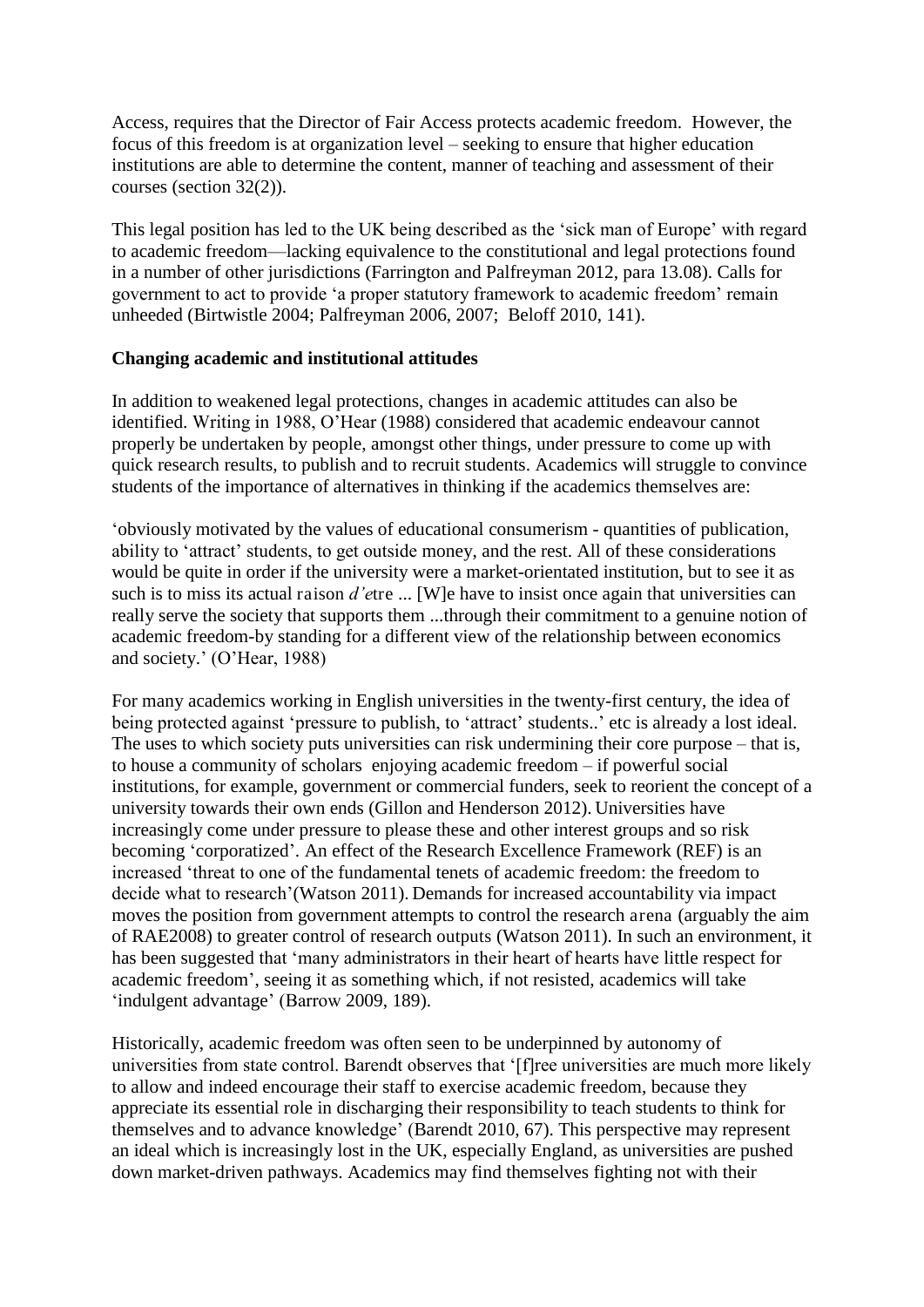university against external encroachment, but against their university as a direct threat to aspects of their academic freedom.

Pressures on academics to respond proactively to student requests for change, even if the changes are not considered by the academics in question to be in the long-term academic best interests of students, have the potential to undermine academic freedom as traditionally applied to teaching. Academics may themselves exacerbate the threat to their academic freedom by self-censoring, because of a desire not to displease students or prospective funders. Certain academic opinions may thereby go unexpressed and therefore untested (Reisz 2013). A 2006 survey found that around 40 per cent of academics expressed concern at increasing threats to their freedom to express controversial or unpopular opinions. Almost 25 per cent reported self-censorship out of concern for institutional or peer disapproval (Shepherd 2006).

Academic freedom has been described as activity-focused, benefitting most academic staff, but not necessarily other university employees and office holders (Barendt 2010, 35–8). Discussion about management in universities and how this may help or hinder academic freedom is therefore further complicated by the fact that whilst some university managers are career administrators, others are drawn from, and some may return to, the mainstream academic community. Where roles are mixed, academic managers may find their freedom to challenge proposed changes which impact upon wider academic freedom curtailed.

# **Academic freedom and the ownership of intellectual property**

A key example of the threat commercialization can pose to academic freedom is illustrated by changing approaches to the intellectual property ownership of the outputs from academic endeavours. For the purpose of the following discussion, consideration will be given mainly to copyright. In English and Welsh law copyright can protect, inter alia, works such as academic articles, books and other writing, and recordings of a work, orally and/or visually. Copyright does not protect ideas alone, the work has to be fixed in writing or some other medium. Copyright is an automatic protection and so doesn't have to be applied for. In contrast, patents protect new inventions, including how the invention works, what it does, how it does it, what it is made of and how it is made. A patent has to be applied for.<sup>5</sup>

Protection of intellectual property can be connected to European developments in understanding academic freedom. Fichte is identified as articulating the original philosophical defense of authorial copyright as presenting the legal recognition of protecting the unique contribution, beyond 'sheer physical labour', an author makes to work (Fuller 2009, 172). Fichte is similarly credited with identifying the need to protect lectures against unauthorized transcribing and printing (Fichte 1793, cited by Kawohl et al 2009), a concern which may return to prominence in a modern guise of lecture recording.

Organisations such as the National Academies Policy Advisory Group have argued that universities asserting ownership of academic work are inappropriately depriving the creator of control over their intellectual output (National Academies Policy Advisory Group 1995). The Universities and Colleges Union (UCU) in its statement on academic freedom recommends that its members 'retain control over their work to the greatest extent reasonable and practicable' including 'retaining copyright in material produced during the course of their

<sup>&</sup>lt;sup>5</sup> For further detail see the website of the Intellectual Property Office, http://www.ipo.gov.uk/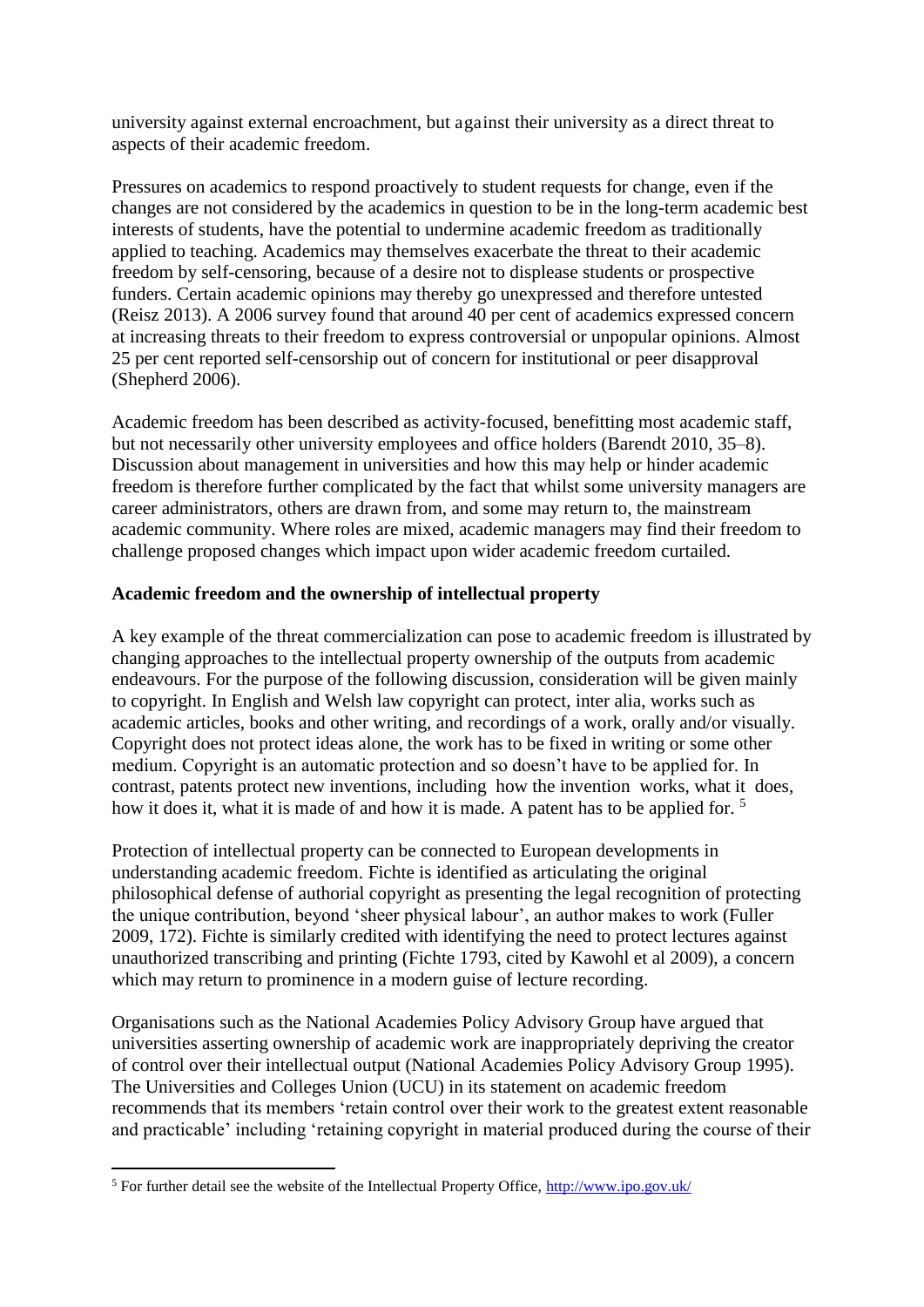duties'.<sup>6</sup> Retention of intellectual property ownership allows individual academics to more fully control how, when, or if at all the fruits of their academic endeavours are used, whether at the institution for which they worked when intellectual property was created or when in subsequent employment. Academics may, in the interests of their own career, also wish to control the dissemination of findings to facilitate future work (for further discussion in the scientific context, see Wei-Lin Wang 2012, 839). Section 22 of the Freedom of Information Act 2000 provides a qualified exemption protecting information from disclosure where it is intended for future publication. In Queen Mary University of London v Information Commissioner<sup>7</sup> an Information Rights Tribunal held that it would not be appropriate for information arising from a medical research trial to be disclosed prior to the date of intended publication. In terms of the qualified nature of the exemption - the public interest in exempting disclosure had to be weighed against the public interest in disclosure. The protection provided in England and Wales is less extensive than that in Scotland – the latter expressly protects research where disclosure prior to the intended date of publication would substantially prejudice the research programme or the interests of those participating in the programme.<sup>8</sup>

In the English and Welsh context, what little historical case law there is recognised that, in the absence of agreement to the contrary, those engaged to lecture and teach retained the intellectual property, including any material committed to writing to facilitate otherwise oral teaching.<sup>9</sup> The influential nature of the judicial observations in Stephenson Jordan & Harrison v MacDonald & Evans<sup>10</sup> may explain why historically many universities tended to either 'shy away' from claiming copyright in a range of academic works(Pila 2010). The relatively recent Australian decision of University of Western Australia v Gray<sup>11</sup> reaffirmed this approach - the court concluded that an implied contractual term granting ownership of intellectual property to the university would negatively impact on the freedom of academics to research, to exchange ideas and to move freely between jobs.

This historical academic-favoured approach corresponds with observations that intellectual property concerns within UK universities are a relatively recent phenomena (Howell 2011). A 1992 Cabinet Office report, recommending that universities exploit the commercial opportunities generated by their research activities, is one example of evidence that universities were at that time not self-motivated in this direction (United Kingdom Cabinet Office 1992).

The remainder of this section reviews current university intellectual property policies and considers whether academics should be concerned about the impact on academic freedom. There is some earlier research in this area focusing is on patents. This will mainly be of relevance to science and technology disciplines, and its scope in the UK context is limited to Russell Group universities (Stallberg 2007). Research for the purposes of this article looks beyond the Russell Group and focuses on copyright - which is relevant to all disciplines within a university.

<sup>&</sup>lt;sup>6</sup> [http://www.ucu.org.uk/index.cfm?articleid=2386\(](http://www.ucu.org.uk/index.cfm?articleid=2386)accessed 26 May 2014).

<sup>7</sup> (2013) 133 B.M.L.R. 210

<sup>&</sup>lt;sup>8</sup> Section 27(2) of the Freedom of Information (Scotland) Act 2002. For further discussion, see Gray 2012.

<sup>9</sup> Stephenson Jordan & Harrison v MacDonald & Evans [1952] 1 TLR 101 (CA).

<sup>10</sup> [1952] 1 TLR 101 (CA).

<sup>11</sup> [2009] FCAFC 116 (Fed Ct (Aus) (Full Ct))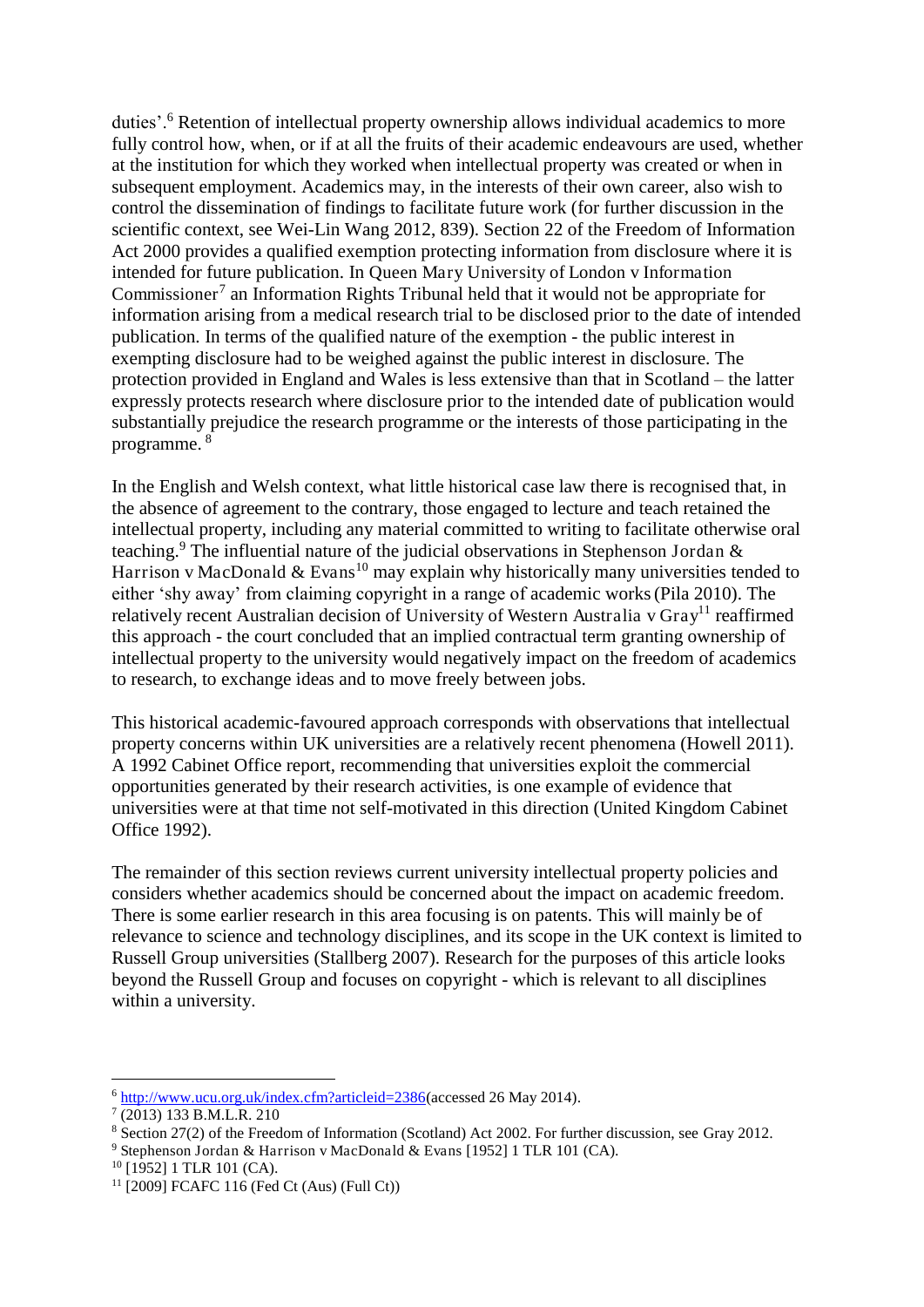The formal legal position is that, in the absence of contractual provisions to the contrary, intellectual property rights in works and inventions produced in the course of employment are usually owned by the employer.<sup>12</sup> All of the university policies considered adopted this position as their starting point, but then diverged in terms of exemptions applying to certain types of academic output. Other restrictions also reflected moves by universities towards image management. For example, a clause in the University of Manchester Intellectual Property Policy states that the 'University ...waives its rights of ownership of copyright in Scholarly Materials except: ...where publication of the Scholarly Materials in question might bring the University into disrepute.' Concerns about such restrictions are illustrated by a recent discussion within the academic community about a blog entry by a practising lawyer working for a firm with university clients - the blog allegedly equated outspoken academic opinions with employment misconduct (Gill 2014; Parr 2014; Parr 2014a).

In researching for this section, 81 UK university intellectual property policies were considered. These represented approximately 70 per cent of the total number of universities in the UK.<sup>13</sup> Most gave the impression of significant input from lawyers, although very few expressly acknowledged this. <sup>14</sup> Lawyer input of itself is not criticised - creating legally sound policies necessitates careful consideration of the relevant legal provisions. However, there is an important difference between the academic community in a university collectively determining what it wishes to achieve and then lawyers being instructed to frame this in legal terms, and university managers instructing lawyers to draft a legal document, which may be significantly slanted in favour of the institution, and then seeking to push this through the university decision making or decision ratification processes.

A striking feature of a number of the policies reviewed was that financial priorities predominated – asserting the university's rights to ownership of much or all intellectual property created or devised by their staff. This was particularly extensive in the context of potentially patentable inventions, with universities purporting to acquire control, including in many instances requiring silence on the part of the inventor until necessary safeguarding steps had been taken. Patent protection relies upon secrecy prior to the making of an application and it has been argued that this alters the focus of academic life by shutting out colleagues and graduate students not directly involved and distorts channels of communication of ideas (Macdonald 2011; Loughlan 1996, citing, inter alia, Ch'ang, 1994; Langford, 1991. For some counter arguments, see Crespi 1997). It has been argued that academics who object to being drawn into the commercialisation of their work have the power to prevent university patenting by publishing information about their inventions. However, if breach of IP policy provisions gave rise to disciplinary action this in itself would draw into question fundamental aspects of academic freedom (Macdonald 2011, citing Argyres 1998).

The position in intellectual property policies relating to copyright was more varied – perhaps reflecting the fact that, to date at least, the potential financial value of intellectual property in academic outputs of this nature may have been assumed to be far lower than for patentable inventions (Macdonald, 2011). Examples of policy provisions most supportive of academic freedom included the University of Cambridge:

<sup>&</sup>lt;sup>12</sup> Copyright, Designs and Patents Act 1988 ss.11(1) and 11(2); Patents Act 1977 ss.7 and 39-41.

<sup>&</sup>lt;sup>13</sup> A few university policies were not available due to significant redrafting in progress, the others were not accessible online and could not otherwise be obtained in the time-frame for this research.

 $14$  The University of Manchester policy documents were unusual in expressly crediting a named law firm in creating the policy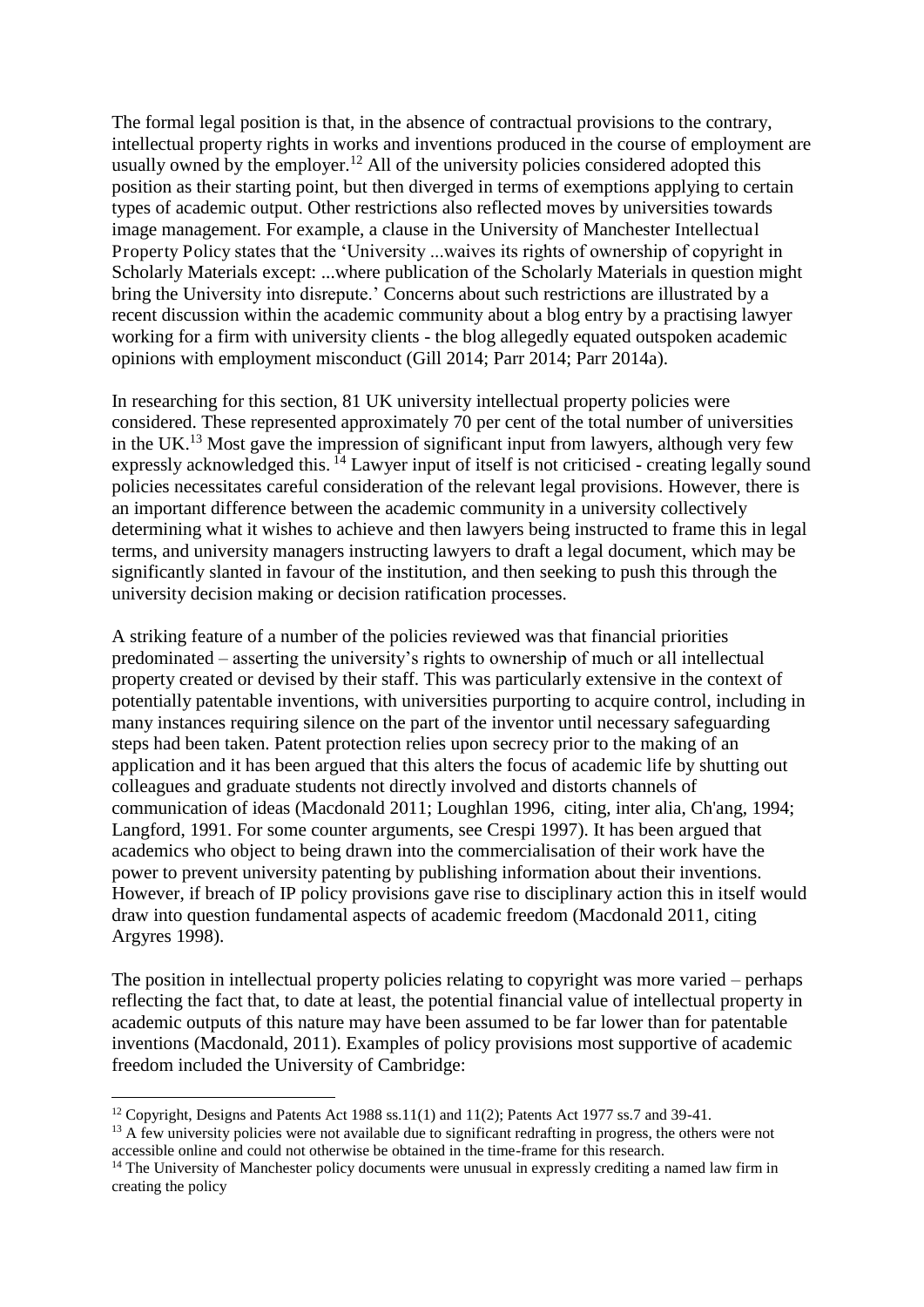'[I]ntellectual property rights, arising from the activities of University staff in the course of their employment by the University, which exist without the need for any formal application at the time these regulations are approved, belong to the University staff member who creates the results...'<sup>15</sup>

Imperial College:

'In keeping with normal academic custom College generally waives its claim to copyright in teaching materials, textbooks and research publications. In these circumstances, individuals may publish these works to their own benefit. College will automatically receive an implied worldwide royalty-free licence in perpetuity entitling it to use all such materials for the purpose of research and teaching by College itself, in all media.'

The University of Bath policy was accompanied by a statement about academic freedom:

'Over the centuries universities have had to struggle to establish, to maintain, and often to reestablish academic freedom, not for the comfort of academic staff, but for the health of the university. Where academic freedom has been suppressed the spirit of the university has suffered.'

The accompanying Ordinance provides that the University does not claim copyright in scholarly output produced by staff and includes within the definition of 'scholarly output': lecture notes; academic publications; seminar papers; course materials produced for issue to internal students, and; examination papers, questions, assignments. Particular effort is made to balance potentially conflicting legal provisions, by providing that in order for the University to meet its statutory obligation to make reasonable adjustments for students with disabilities, the ownership of copyright in lectures is subject to the right of the University to permit students to record lectures. Copyright in the content of the lecture remains the property of the lecturer, but if necessary to meet reasonable adjustment requirements a student may be permitted to record it and use the recording only for the purpose of personal study.

The University of Swansea policy states that:

'The principle which the University applies to Teaching Materials and other Academic Materials is that the University should be entitled to use the IP for its own purposes and receive a share [15% of any sum over £2000] of any proceeds from commercialisation, but does not insist on ownership... The Creator shall own the copyright in teaching materials, academic and other publications (books, articles etc), theses and dissertations, lesson plans and learning modules...'

Royal Holloway, University of London, states that: 'apart from works specifically commissioned by the College, the College will not assert any claim to the ownership of copyright in: (a) artistic works, films, books, articles, plays, lyrics, scores, or lectures...(b) audio or visual aids or written notes used as an aid to the giving of lectures.' Similarly,

<sup>&</sup>lt;u>.</u>  $15$  Statutes and Ordinances of the University of Cambridge, Chapter XIII, Finance and Property, clause 7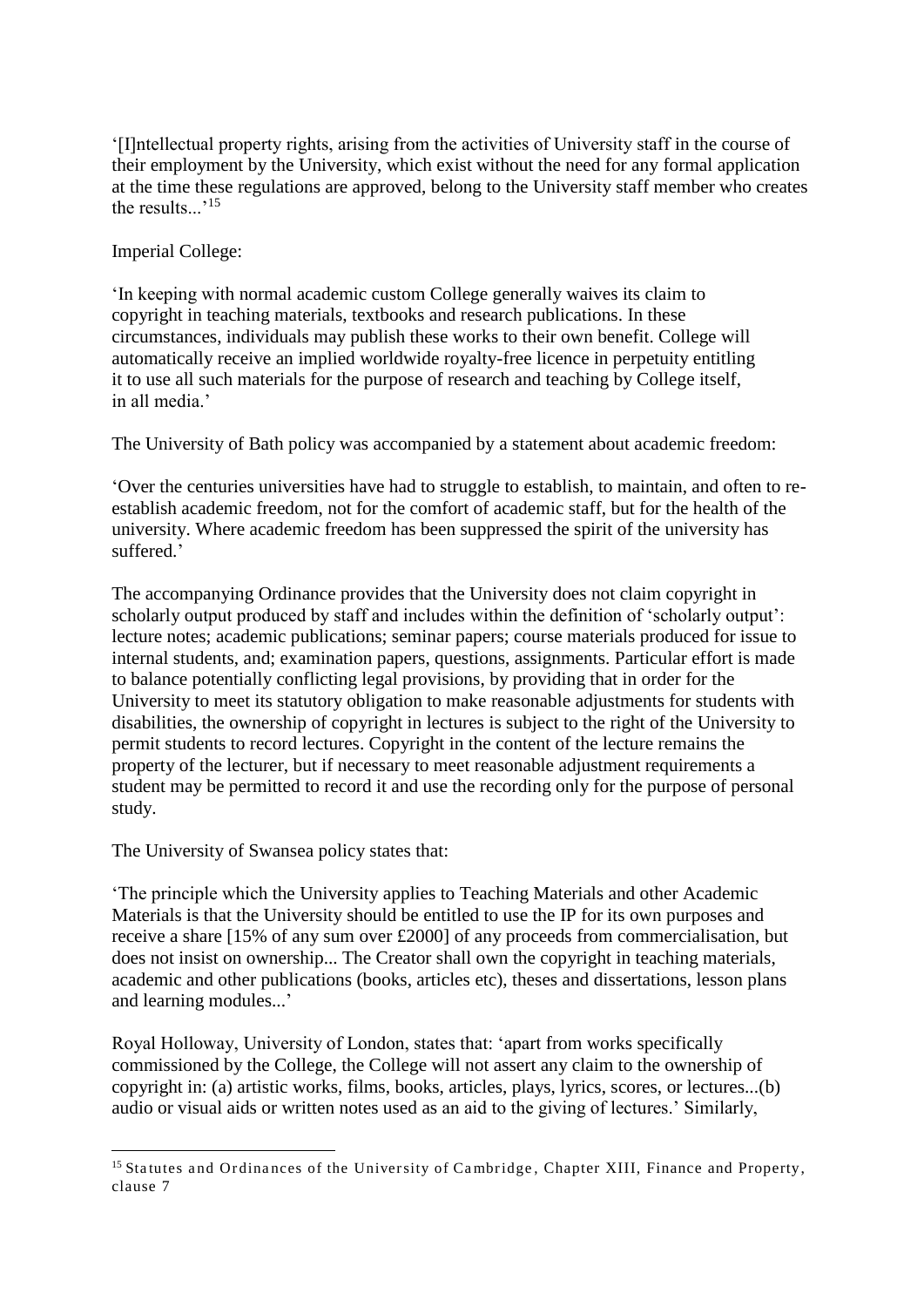Goldsmiths, University of London provides that: 'the College does not intend to assert any possible ownership of copyright in books, articles, lectures or other written work or art work, other than that specifically commissioned by the College...'. The University of Warwick states that it will not claim ownership of intellectual property in 'Scholarly Works or Teaching Materials created by Employees and/or Other Creators except where Specifically Commissioned.' It also, with the potential for some uncertainty in interpretation, asserts ownership of 'intellectual property in course materials produced for the purposes of the curriculum of a University course created by University employees...' The Universities of Aberystwyth and Bangor joint policy provides that intellectual property rights in scholarly materials and teaching materials are normally assigned to the staff who originate them. The use of 'normally' and the fact that intellectual property rights are purported to be acquired first by the universities, but then 'assigned' to the staff member, places academics in a more vulnerable position should the universities choose in practice to adopt a less faculty favoured approach.

Whilst the above policies provide examples of good or reasonably good practice from the perspective of academics, the same cannot be said for the approach of some other universities, especially in the context of teaching outputs. For instance, the Heriot-Watt University policy does not claim copyright in 'books or in articles for learned journals' but goes on to state 'save where such books or articles form part of materials used for distance learning. Intellectual Property Rights arising from such distance learning materials shall be the exclusive property of the University.' The University of Reading similarly does not claim copyright in scholarly works 'produced solely in the furtherance of an academic career, such as articles in journals, papers for conferences, study notes not used to deliver teaching and books not commissioned by the University.' However, it does assert ownership over rights in 'the content of the scholarly work, where the content is based on work to which the University asserts its ownership as a result of an employment or other contract.' Read in conjunction with the provision that the university asserts ownership of 'all Teaching and Learning Materials', other than those produced by the staff member 'for their personal use and reference in teaching (for example as personal notes and annotations to support teaching materials)' there may be significant academic outputs the ownership of which is lost by the academic author.

The University of Glasgow asserts ownership of all teaching materials created within or on behalf of the University. The University also asserts the right to 'commercialise such Teaching Materials as it sees fit, including licensing or assigning the IP in the Teaching Materials to third parties', with specified revenue sharing provisions in place to benefit the creator of the materials. The creator is granted:

'a royalty-free, non-exclusive license to use the Teaching Materials created by them for teaching or research purposes which are non-commercial only for as long as the Individual remains employed by the University. If the Individual ceases to be employed by the University, the Individual may request a single copy of the Teaching Materials for his/her personal use and for teaching and research purposes which are non-commercial.'

The University of Manchester adopts a similar approach, granting a license only for the period of employment, after which 'the licence shall be treated as having terminated. Such licence may continue after the Originator has ceased to be employed by the University... if the use of the Teaching Materials does not damage the University's Commercialisation of the Teaching Materials or prejudice in any way the interests of the University.' 'Non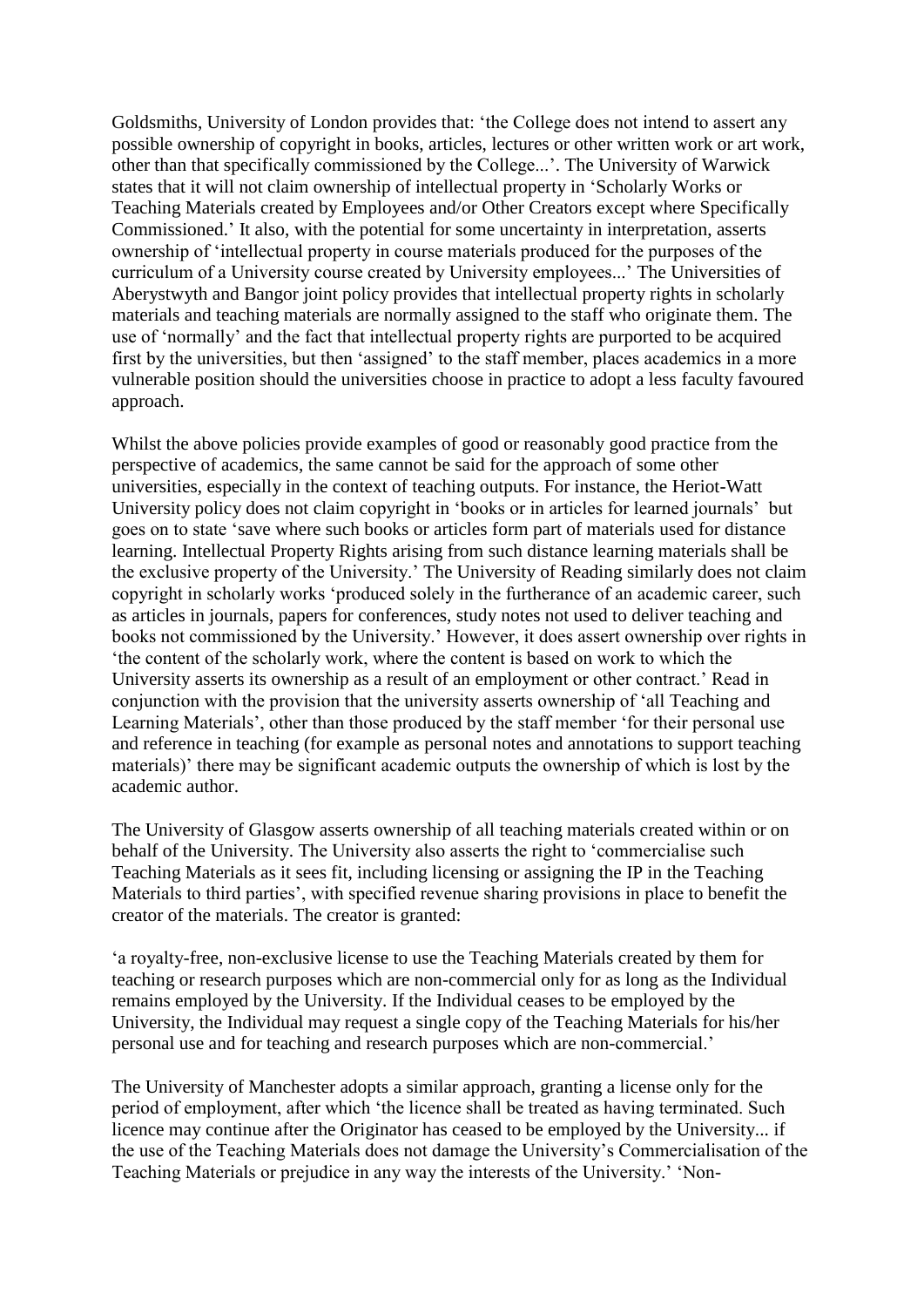commercial' in the case of the Glasgow policy lacks clear meaning in an environment of potentially increasing tuition fees and the emergence of for-profit institutions, to which some academics may move. The final lines of the Manchester provision, not to 'damage the University's Commercialisation of the Teaching Materials', appears to be even more clearly weighted in the interests of the university. The University of Abertay grants a licence to staff for use of teaching materials 'for other teaching carried out by the member of staff out with his/her normal course of employment' but the 'licence will terminate immediately upon a member of staff leaving and no longer being employed by the University.' The University of Chichester grants a licence for use, but without specific mention in this clause about the postemployment position. However, a later clause states that on leaving the university an employee is not entitled to use any materials to which the University owns intellectual property rights without prior written permission. The University of Newcastle policy states that the University will grant a personal licence for use in future employment, if the material 'does not form part of any team-based course material, or material in which the University has a reasonable commercial interest.' If either of the latter applies, the university will 'consider' a request for use or partial use. In light of increased tuition fees and competition for students, it seems likely that the University could claim a 'reasonable commercial interest' in any materials which underpinned courses it offered and which could result in a competitive disadvantage if permitted to be used elsewhere. The team point is pertinent in a higher education environment which increasingly involves academic teams creating and teaching courses.

#### $[1]$

Overall, the 81 university copyright policies studied were divided into three broad categories: (1) the most academic freedom centred permits the academic creator to retain copyright in all materials, usually with an accompanying licence benefitting the university with regard to some teaching materials; (2) policies which assert institutional copyright over teaching materials, but grant a licence to the academic originator for future use. Some of these licenses are unrestricted, others not – for example, by restricting us to non-commercial purposes; (3) policies which assert copyright over teaching materials, but deny a licence to the originator for future use after leaving the employment or which are silent on the licence point. Categories (2) and (3) both have the potential to stifle academic freedom, with (3) being particularly restrictive in terms of the freedom of academics to move between institutions and to take all of 'their' academically generated intellectual property with them.

Of the intellectual property policies considered only a small minority, approximately 20 per cent, were in category (1). Of these, almost 88 per cent were pre-1992 universities, the other 12 per cent post-92. A slightly larger minority, approximately 25 per cent, of policies were in category (2), including some which had a discretionary rather than automatic licence provision and so the possibility arose that for some former employees the reality could actually be a category (3) scenario. 75 per cent of the category (2) policies were from pre-1992 universities, 25 per cent post-1992. The remaining 55 per cent of policies were in category (3). Of these, around 33 per cent were from pre-1992 universities, 67 per cent related to post-1992 institutions.

Overall, therefore, in approximately 80 per cent of the universities considered, academic staff were purportedly granted no ownership rights in some or all of the teaching materials they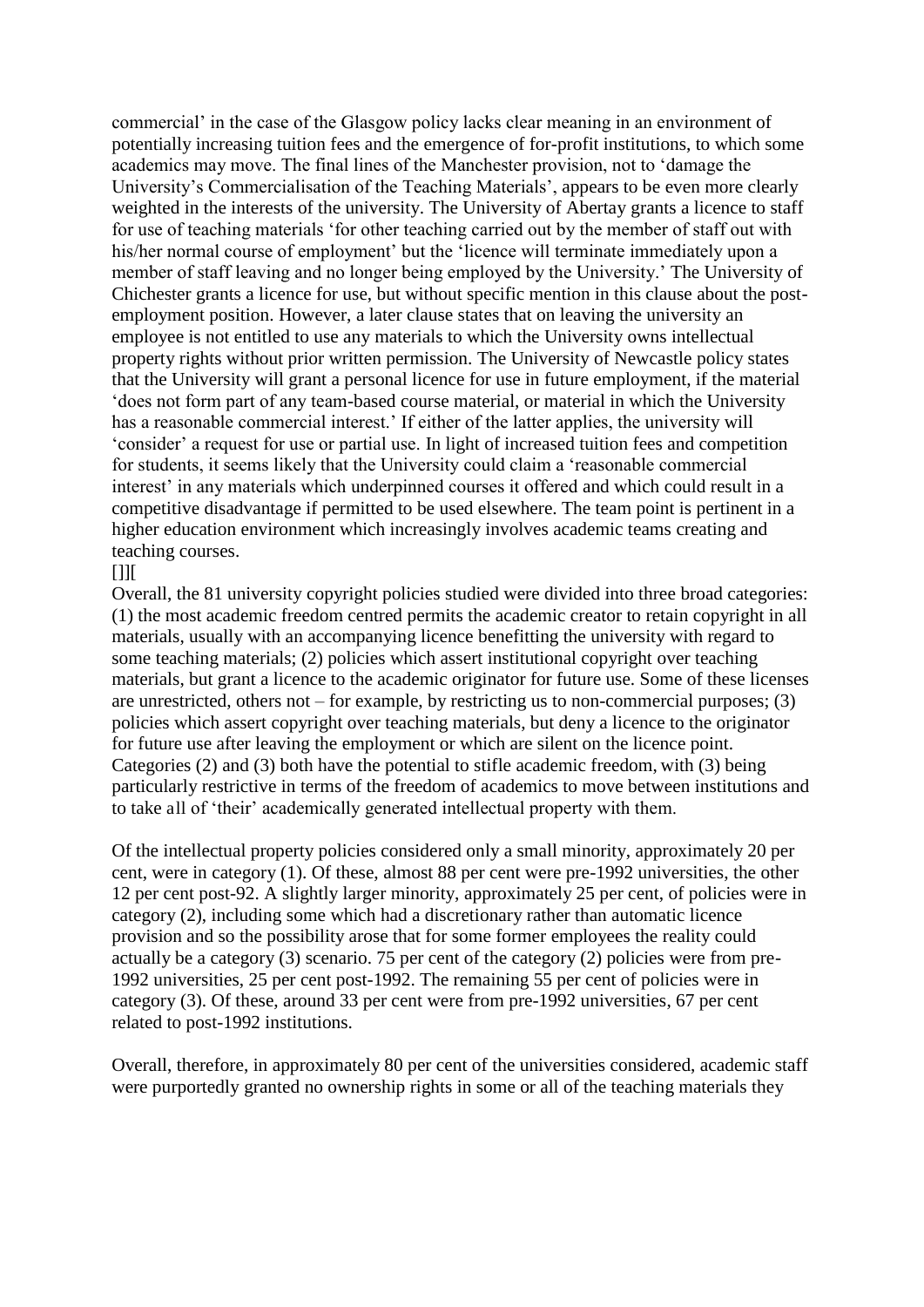had created,<sup>16</sup> and 55 per cent granted creators no license to utilise materials after changing employer.

Very few university intellectual property policies directly mentioned academic freedom in the context of intellectual property ownership. Far more frequently, reference was made to commercialism and protection of the university's financial interests.

Barrow's (2009) observation that 'commercialisation of higher education...can result in universities having a weak grasp of the scope of their educational mission'  $-$  the 'fundamental *raison d'être*' of which should be 'the pursuit and passing on of understanding' is particularly pertinent. Academic freedom within the university sector as a whole suffers if academics face legal obstacles which limit, even remove, control of parts of their academic output and ability to take elements of it from one job to the next. Even with the same employer, an academic who lacks control of teaching materials she or he has created faces the possibility of being pushed aside and others put in place to teach the course(s). The extended problems this may cause are reflected in other contexts. For example, even though academics are employed by universities, they are also part of national and international disciplinary communities of scholars (Hill 2011, citing Abbott 2002). In essence, the body of knowledge and ideas in a disciplinary area crosses institutional boundaries and, in terms of teaching, historically it has been taken for granted within subject-discipline communities that individual academics can, if they choose, freely share the output from their intellectual endeavours.

### **New media**

-

Academic freedom has the potential to be further diminished by technological developments (O'Neil 2008). Questions posed, but not readily answered, include whether academics are 'entitled to academic freedom in the cyberclassroom?'; does the cyberprofessor have the freedom to design and deliver a course without restriction from those funding it?; who 'owns knowledge products developed for Internet use?' (Altbach 2001). In terms of the potential impact of new technologies on the freedom to choose what and how to teach - learningmanagement systems offer university managers greater opportunities to closely monitor exactly what academics are doing and, in turn, to dictate what should be done in future. The American Association of University Professors (AAUP), by way of example, argues that monitoring should be permitted only with the explicit and voluntary permission of the instructor involved  $(AAUP, 2014)$ . <sup>17</sup>

Little guidance is available in the UK. The Higher Education Funding Councils for England, Scotland and Wales and the Department for Employment and Learning (Northern Ireland) have jointly produced 'Guidance for Senior Managers' relating to Intellectual property rights in e-learning programmes. However, no mention is directly made of academic freedom and decisions relating to the policy adopted is left with each individual institution.<sup>18</sup> By way of

<sup>&</sup>lt;sup>16</sup> The term 'some' is used because categories (2) and (3) in some policies permitted employees to retain ownership of, say, private notes used to support teaching but asserted ownership of key aspects of other teaching materials.

<sup>&</sup>lt;sup>17</sup> The AAUP also addresses the importance of electronic communication media to exercising academic freedom. For example, university policies which require permission before sending messages to large groups of recipients have the potential to inhibit freedom if permission is denied inappropriately. Institutions should have clear, academic led policies: 'electronic communications are too important for the maintenance and protection of academic freedom to be left entirely to institutional technology offices.'

<sup>18</sup> [http://webarchive.nationalarchives.gov.uk/20100202100434/http:/www.hefce.ac.uk/pubs/hefce/2006/06\\_20/](http://webarchive.nationalarchives.gov.uk/20100202100434/http:/www.hefce.ac.uk/pubs/hefce/2006/06_20/)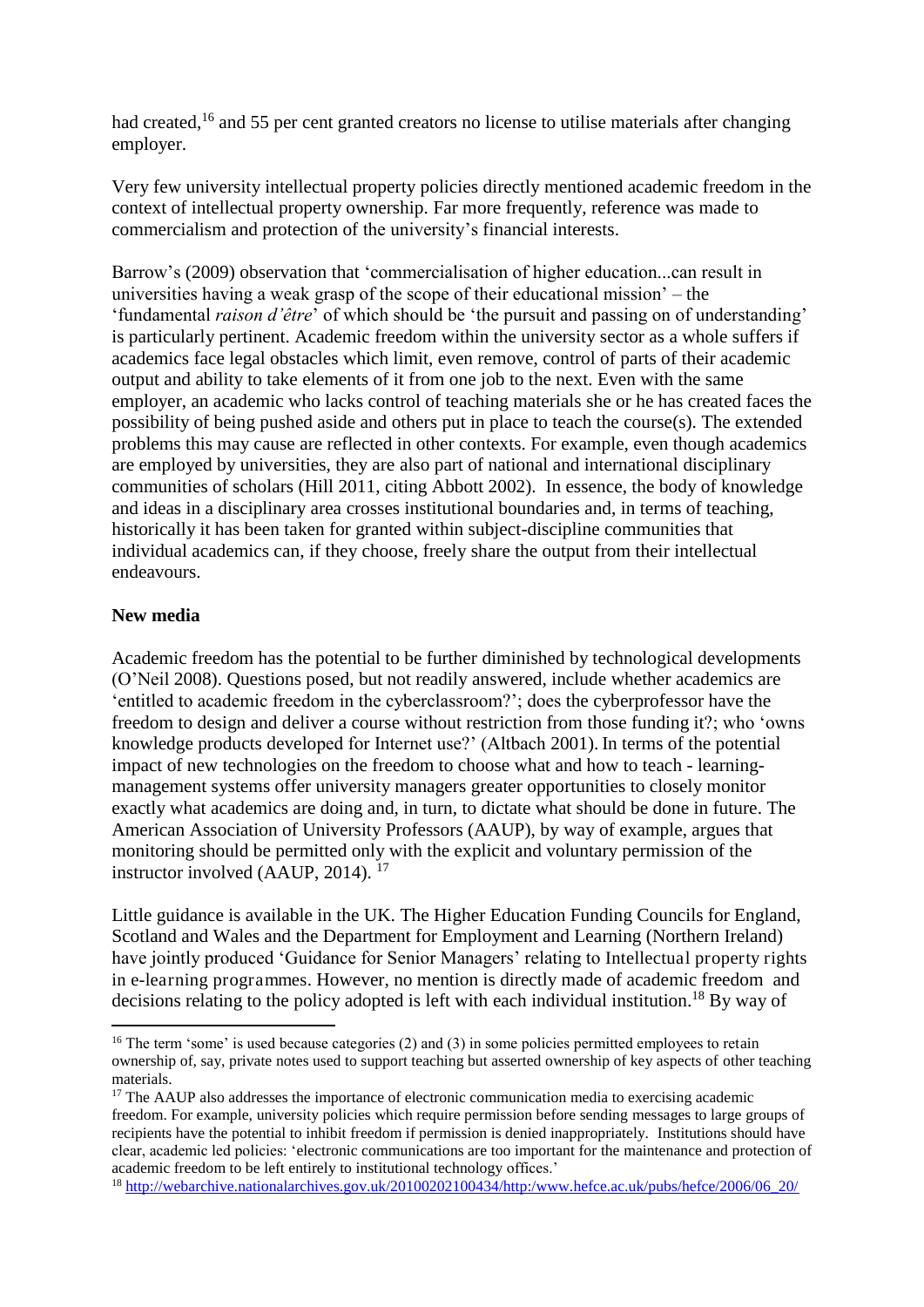international comparison, the AAUP addressed the challenges to academic freedom posed by new media in a 2004 report, updated in 2013. The AAUP's starting position is that freedom 'may be limited to no greater extent in electronic format than they are in print, save for the most unusual situation where the very nature of the medium itself might warrant unusual restrictions.' The report noted that the idea of 'classroom' must be expanded to reflect increasing interaction through new technology media: 'a classroom is not simply a physical space, but any location, real or virtual, in which instruction occurs, and that in classrooms of all types the protections of academic freedom and of the faculty's rights to intellectual property in lectures, syllabi, exams, and similar materials are as applicable as they have been in the physical classroom' (AAUP, 2014).

In the UK, even some universities with intellectual property policies which are favourable in other respects to academic freedom have tended to take a more restrictive approach in the case of new technologies. For example, the University of Bath, with one of the most academic freedom friendly policies in other respects, provides that academic staff do not retain copyright in course materials or e-learning materials produced for distance-learning or virtual learning courses where the author has been specifically assigned duties in order to produce the output. Until recently a provision of this type would have seemed to be of little consequence to most academics. However, with the growth of lecture recording and pressure on academics to use virtual learning environments, the model of teaching in many universities is moving further in this direction.

None of the UK university intellectual property policies researched for this article specifically mentioned relatively new media such as Twitter, Facebook, YouTube and blogs. These potentially provide new intellectual property ownership and academic freedom challenges.<sup>19</sup> The position may be further complicated by traditional academic working practices, which don't necessarily differentiate clearly between work time and non-work time. If an academic contract of employment doesn't specify set working hours, are there any points in the day when an academic blogging on matters relevant to their academic expertise could definitely be said to be engaged in their pastime as a hobby rather than as part of their salaried academic role? Some university intellectual property policies address this in ways likely to be beneficial to the institution. For example, the Swansea policy states that 'Intellectual Property created by a member of staff within his or her employed area of academic or research expertise during his or her period of employment with the University are presumed to have been created during the course of his or her employment, and so belong to the University'. Even where the terms used by a university are less clear, for example 'in the normal course of their employment' is common wording, an academic who flits in the evenings between responding to work emails and blogging or tweeting on academic matters may find it problematic to argue that the latter was outside of work practice whilst the former clearly was not. Similarly, if communications are made using the employer's IT hardware or software

<sup>&</sup>lt;sup>19</sup> Some evidence of potentially academic freedom impinging responses has begun to emerge from other jurisdictions. For example, in 2013 it was reported that a tenured journalism professor at the University of Kansas had been suspended from teaching over a strongly worded tweet. John Milburn , 'University Of Kansas Professor David Guth Suspended Over Tweet Won't Return in 2013'and 'University Of Kansas Professor David Guth Suspended Over Tweet Won't Return in 2013' and 'KU Professors Say Punishment For David Guth's Tweet Violates Free Speech Rights', Huffington Post, 09/28/13 and 10/24/13

[<sup>\(</sup>http://www.huffingtonpost.com/2013/10/25/university-of-kansas-david-guth\\_n\\_4164298.html\)](http://www.huffingtonpost.com/2013/10/25/university-of-kansas-david-guth_n_4164298.html) . This, in turn, reportedly led to the Kansas Board of Regents granting discretion to state universities to suspend or dismiss any faculty or staff member who improperly uses social media. 'Improperly' could be anything 'contrary to the best interest of the university'. [Peggy Lowe,](http://kcur.org/people/peggy-lowe) 'Strict Social Media Policy Approved By Kansas Board Of Regents', May 14, 2014<http://kcur.org/post/strict-social-media-policy-approved-kansas-board-regents>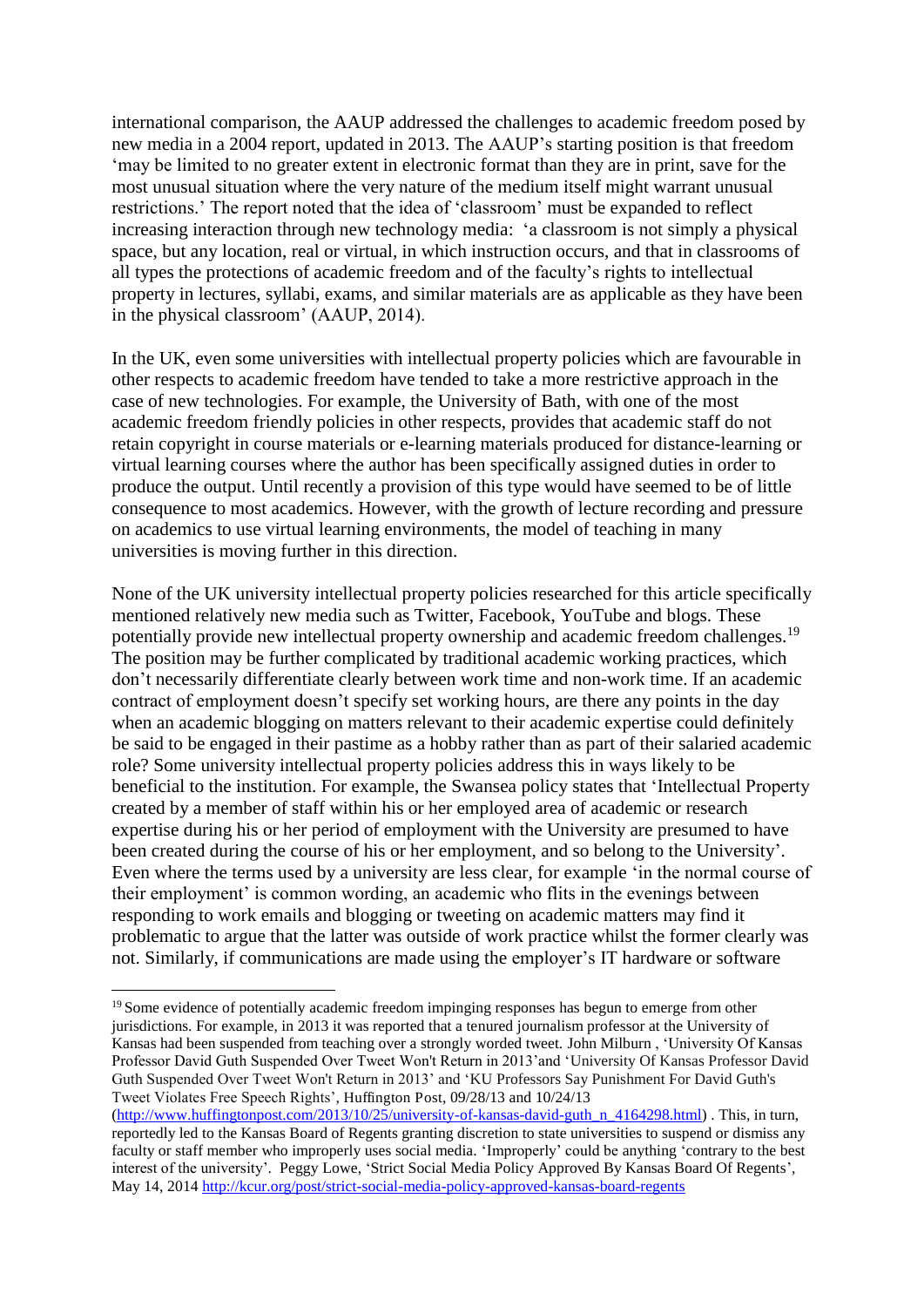resources, either on campus or remotely, this may strengthen arguments that the employee was acting in the course of employment. The University of Greenwich, for example, states that where 'there has been more than incidental use of University resources or equipment such materials will be classed as University-owned IP.' Similarly, the University of Leeds claims ownership if materials are created 'utilising any equipment, hardware, software or facilities of the University.'<sup>20</sup> King's College, London states that an employee creating intellectual property outside the normal course of his or her employment duties with significant use of College resources will be deemed to have agreed to transfer such property to the College.

# **Conclusions**

<u>.</u>

Commentators have argued, some approvingly and others critically, that the concept of a university has changed from one which focuses upon research and teaching as social goods in themselves, to one which stresses the need to exploit the results of academic enterprise. A 'revolution' aimed at turning the traditional university model into an 'entrepreneurial' model (Stallberg, 2007, 529-30). Some critics have argued that the commercial world and academia should remain fundamentally different in nature - 'The bottom line for business is the search for profit through the development and delivery of saleable products. Academic organizations seek an ageless commodity - timeless truth' (Burke, 1993, 3-4). <sup>21</sup>

The legal protections for academic freedom in the UK are minimal and compare poorly with some other jurisdictions. In this unprotective legal environment, any moves which further threaten academic freedom may lead universities further along to path to commercial models of higher education. Consideration of the intellectual property policies of a significant majority of UK universities suggests that, in many, academic outputs, especially those relating to teaching, have already fallen within the entrepreneurial models of higher education and have become potentially saleable products to be owned and exploited by universities as they see fit. Government initiatives further support these moves. $^{22}$ 

Until relatively recently, a few lecture notes coupled with a handful of photocopied pages of handouts and possibly a few overhead projector slides provided in themselves little of financial value that the university could utilise. In such circumstances, universities in the UK demonstrated little interest in asserting ownership. The position has and continues to change. Technological advances mean that recordings of lectures, especially if relating to subject matter which only changes infrequently, coupled with detailed handouts and virtual learning environment resources can constitute 60-80 per cent of 'teaching' on some courses. Academics who lose ownership of their teaching materials, and in some instances any right to

<sup>&</sup>lt;sup>20</sup> The University of Leeds was unusual in explicitly providing a staff member who wishes to claim ownership of intellectual property on the grounds that it was not produced during the course of employment and did not require substantial use of University facilities with the opportunity to assert this. If not resolved at local level, ultimate determination is by a panel consisting of senior academic office holders, a union nominee and a lay member of the University Council.

<sup>&</sup>lt;sup>21</sup> A continued disconnect between the business understanding of what universities should be about, and the view from some within academia is illustrated by a recent book review by a practising intellectual property lawyer - John A. Tessensohn (Richards, 2013). Tessensohn notes that the 'least satisfactory parts of the book are written by academics. One chapter... is written by an academic who was one of the drafters of Who Owns Science? The Manchester Manifesto, a document that identifies the usual Luddite inspired problems with patenting and calls for patenting to assume a 'marginal role to minimize damage to academic freedom'—this emotional but ultimately misguided call is ... divorced from real world realities. ... '

 $22$  For example, in 2011 the Intellectual Property Office launched a strategy guide, Intellectual Asset Management for Universities. This 48 page document contains no mention of academic freedom.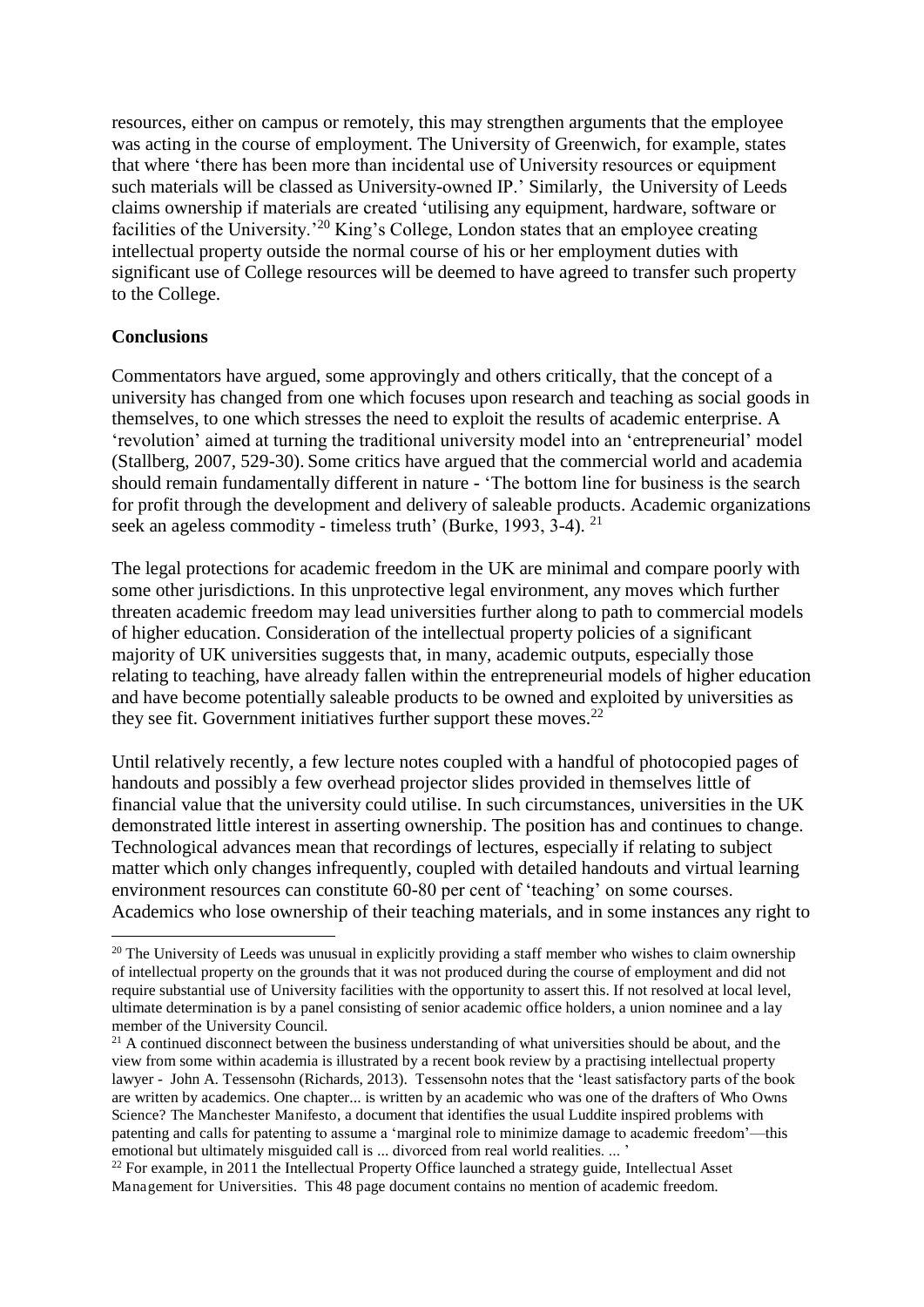personally utilise them in future, risk reduced opportunities to change employer and, at the extreme, provide their existing employer with the wherewithal to make significant elements of their job redundant. $^{23}$ 

Such approaches risk undermining the traditional raison d' être of universities and aspects of academic freedom which underpin this. As Macdonald observes, UK universities:

'should be contributing to the sum of human knowledge, not trying to make money.... As the modern university is very interested in being paid, it is loath to regard information produced within its walls as a public good...' (Macdonald, 2011)

Academics, therefore, face a choice- they can drift or be pushed into becoming an occupational group who, as Hayes (2009) puts it, lack 'noble' goals, or they can rise to the challenge of defending academic freedom. This latter aim requires ideas of academic freedom to be regularly reviewed. Principles of professional autonomy and 'the freedom of individual academics to pursue academic activities in academic settings in a manner and to an end of their own choosing'(Nixon et al 1998, cited by Williams 2008, 544) remain important but can be seriously undermined if some of the outputs of such pursuits are 'taken' from academics by their employers.

There is debate within the legal community regarding the effectiveness of university regulations which purport ownership of the intellectual property created by its academics (See, for example, Pila 2010, at 351), but it is likely that a legal battle between university and academic is one that the latter may find difficult to pursue, unless he or she is personally wealthy or secures trades union or other support.<sup>24</sup> It is also acknowledged that protecting intellectual property against external threats can be legally complex and expensive. Whilst some academics may take the view that protection is unnecessary, because they are happy that their ideas should be freely exploited, others may not – as Crespi (1997) says, the 'academic community has never been a monolith of opinion' in this regard. Universities are likely to be less willing use their resources to protect intellectual property in which they have no stake.

Progress, it seems, would best be made by ensuring that policies regarding ownership and use of intellectual property are fully discussed within universities – to ensure that the collegiate academic voice is heard and an appropriate balance drawn between protecting academic freedom and ensuring the future financial viability of the institution. Lawyer input at various stages of this process is likely to be beneficial, but as servants of the academic community to ensure an efficient and legally compliant process, not as drivers of the process towards an unduly legalistic 'business' model.

#### **References**

<sup>&</sup>lt;sup>23</sup> Section 139 Employment Rights Act 1996 provides, inter alia, one definition of dismissal by reason of redundancy as: "the fact that the requirements … for employees to carry out work of a particular kind… have ceased or diminished or are expected to cease or diminish".

<sup>&</sup>lt;sup>24</sup> Recent changes to the litigation process relating to low value intellectual property disputes may reduce, although do not completely eliminate, the financial risks. However, the High Court remains the venue for more complex and high value cases, with the prospect of unlimited damage and cost awards, including orders that the losing party pays the legal costs of the winning party. See further [https://www.gov.uk/intellectual-property-an](https://www.gov.uk/intellectual-property-an-overview/legal-action-about-intellectual-property)[overview/legal-action-about-intellectual-property;](https://www.gov.uk/intellectual-property-an-overview/legal-action-about-intellectual-property) [http://www.inhouselawyer.co.uk/index.php/intellectual](http://www.inhouselawyer.co.uk/index.php/intellectual-property/9832-the-new-small-claims-track-for-ip-cases)[property/9832-the-new-small-claims-track-for-ip-cases](http://www.inhouselawyer.co.uk/index.php/intellectual-property/9832-the-new-small-claims-track-for-ip-cases)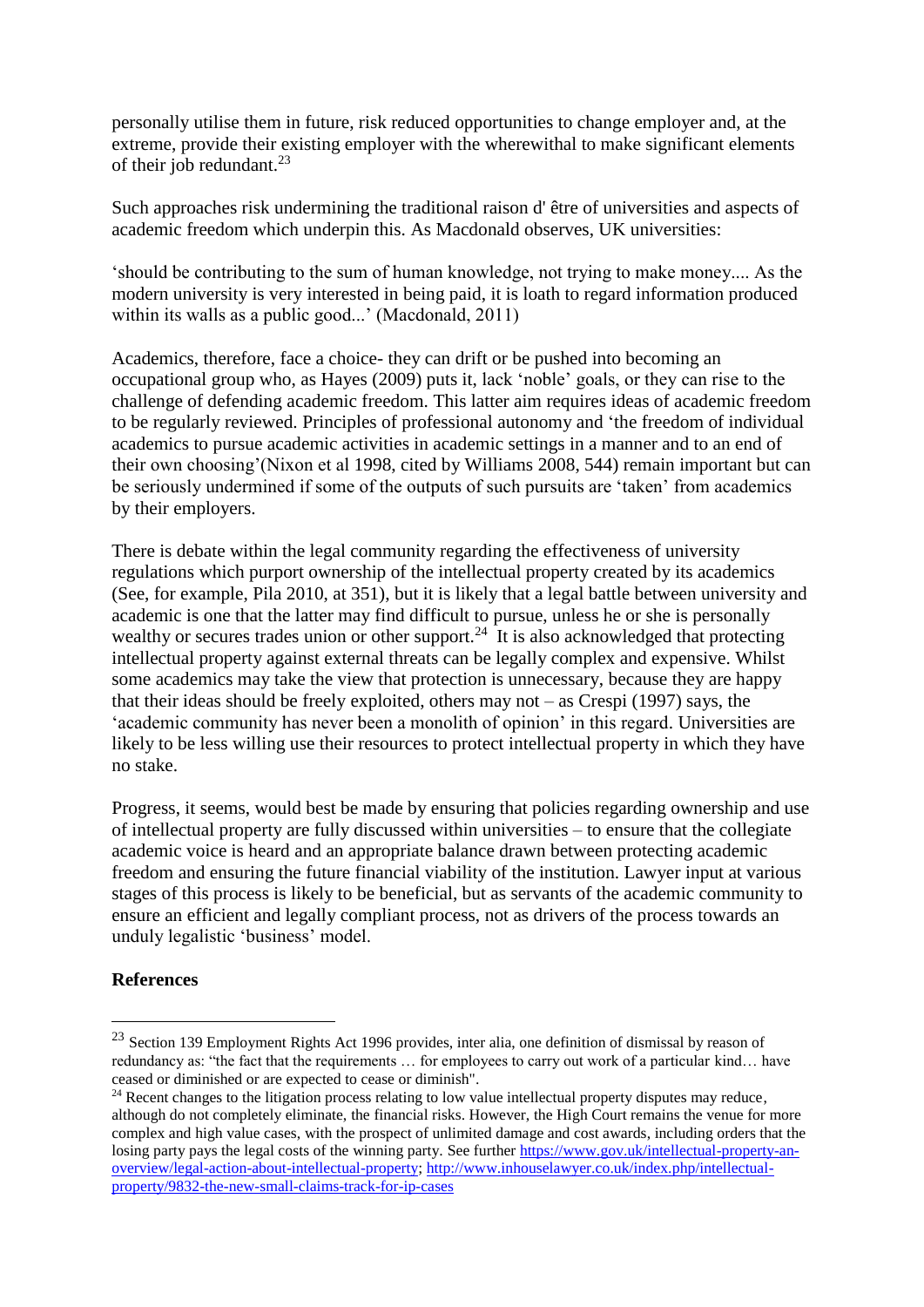Abbott, A. (2002). The Disciplines and the Future. In Brint, S. (ed.), The Future of the City of Intellect: the Changing American University. Stanford, CA: Stanford University Press, 205– 230

Altbach, P.G. (2001). Academic freedom: International realities and challenges. Higher Education, 41, 205–219

American Association of University Professors (AAUP), Academic Freedom and Electronic Communications, [http://www.aaup.org/report/academic-freedom-and-electronic](http://www.aaup.org/report/academic-freedom-and-electronic-communications-2014)[communications-2014](http://www.aaup.org/report/academic-freedom-and-electronic-communications-2014)

Andreescu, L. (2009). Individual Academic Freedom and Aprofessional Acts. Educational Theory, 59(5), 562

Argyres, N. and Liebeskind, J. (1998). Privatizing the intellectual commons: Universities and the commercialization of biotechnology. Journal of Economic Behavior and Organisation, 35

Ash, M.G. (2005). Bachelor of what, Master of whom? The Humboldt myth and historical transformations of higher education in German-speaking Europe and the United States.

Keynote Address to The Bologna Process and the Shaping of Future Knowledge Societies, Third Conference on Knowledge and Politics, University of Bergen, Norway, 19 May

Badley, G. (2003). Integrating culture and higher education: a pragmatist approach. European Educational Research Journal, 2 (4), 477–495

Badley, G. (2009). A Place From Where to Speak: The University and Academic Freedom. British Journal of Educational Studies, 57(2) 146–163

Barendt, E. (2010). Academic Freedom and the Law: A Comparative Study. Oxford: Hart Publishing

Barrow, R. (2009). Academic Freedom: Its Nature, Extent and Value. British Journal of Educational Studies, 57(2), 178-190

Bowie, N.E. (1993). The Clash Between Academic Values and Business Values. Business & Professional Ethics Journal, 12(4) 3-19

Beloff, M., QC. (2010). Academic Freedom - Rhetoric or Reality?. Denning Law Journal ,  $22(1), 117 - 141$ 

Birtwistle, T. (2004). Academic freedom and complacency: the possible effects if "good men do nothing", Education and the Law, 16(4), 203-216

Campbell, E., Clarridge, B., Gokhale, M., Birenbaum, L., Hilgartner, S., Holtzman, N., and Blumenthal, D. (2002). Data withholding in academic genetics: Evidence from a national survey. Journal of the American Medical Association, 287(4), 473-80

Ch'ang, S. (1994).Confidentiality in Collaborative Research and its Impact on the Commercialisation of Research and Development. Australian Intellectual Property Journal , 133

Clark, B. R. (1998). Creating Entrepreneurial Universities: Organisational Pathways to Transformation. IAU Press and Pergamon

Clark, B. R. (2004). Sustaining Change in Universities, Maidenhead: Open University Press Crequer, N. (1989). The passing of the Education Reform Act. Higher Education Quarterly, 43(1), 11

Crespi, S. (1997). Intellectual Property and the Academic Community. European Intellectual Property Review, 19, 6

Davies, M. (2014). The Law of Professional Immunities, Oxford: Oxford University Press Elmes, J. (2014). Q&A with Margaret Archer. Times Higher Education, 22 May (online edition)

Enders, Jürgen, de Boer, Harry and Weyer, Elke (2013) Regulatory autonomy and performance: the reform of higher education re-visited. Higher Education, 65(1), 5-23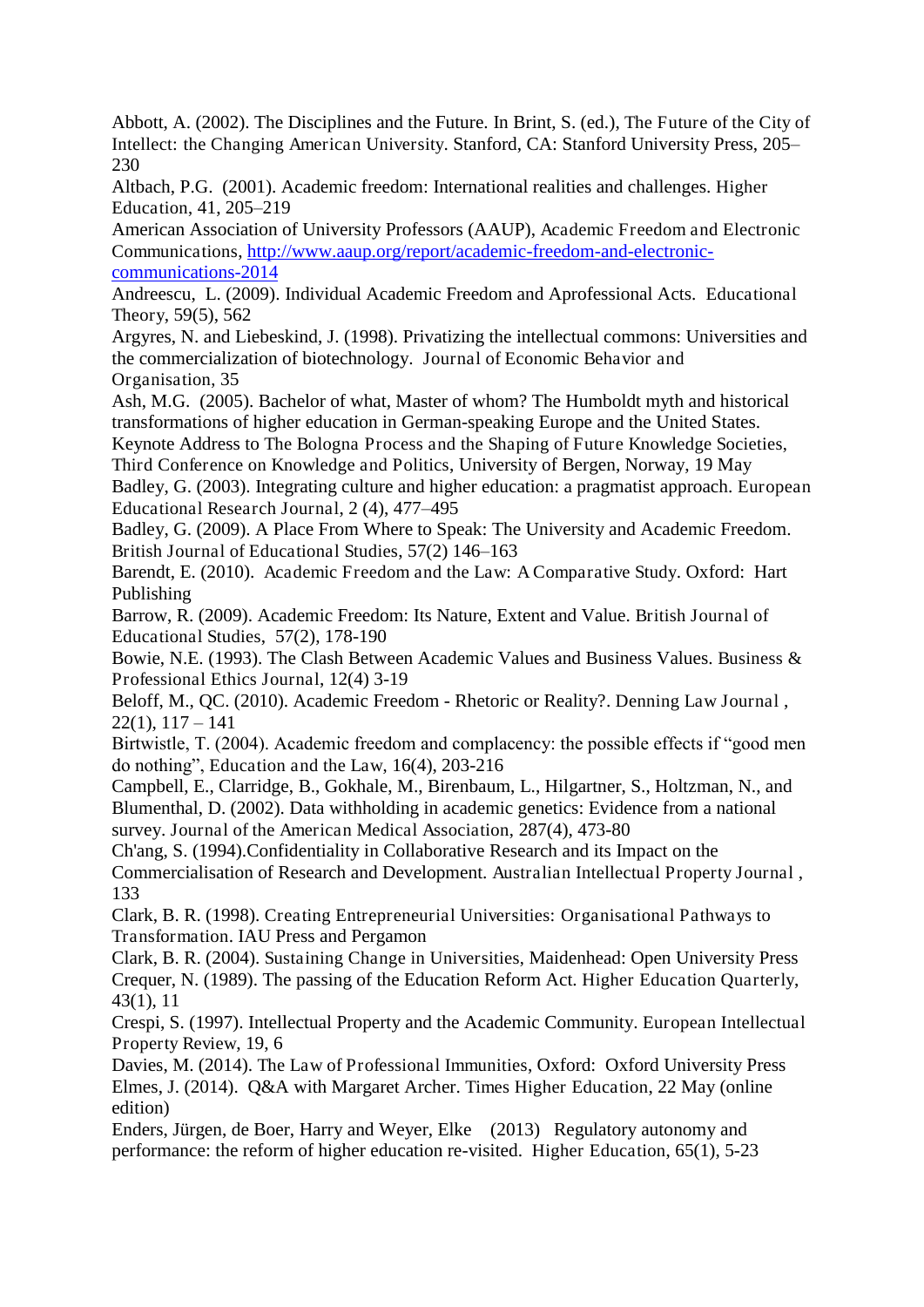Etzkowitz, Henry, Webster, Andrew, Gebhardt, Christiane and Terra, Branca Regina Cantisano, (2000), [The future of the university and the university of the future: evolution of](http://econpapers.repec.org/RePEc:eee:respol:v:29:y:2000:i:2:p:313-330)  [ivory tower to entrepreneurial paradigm,](http://econpapers.repec.org/RePEc:eee:respol:v:29:y:2000:i:2:p:313-330) Research Policy, 29(2), 313-330

Farrington, D and Palfreyman, D. (2012). The Law of Higher Education (2<sup>nd</sup> ed) Oxford: Oxford University Press

Fichte, J.G. (1793). Proof of the Unlawfulness of Reprinting. Beweis von der Unrechtmäßigkeit des

Fuller, S. (2000). The Governance of Science, Milton Keynes: Open University Press Fuller, S. (2009). The Genealogy of Judgement: Towards a Deep History of Academic Freedom. British Journal of Educational Studies, 57(2), 164-177

Gill, J. (2014). The Right to be Unpopular. Times Higher, 10 July (online edition) Hargreaves, I. (2011). Digital Opportunity: A review of Intellectual Property and Growth [\(http://www.ipo.gov.uk/ipreview-finalreport.pdf\)](http://www.ipo.gov.uk/ipreview-finalreport.pdf)

Hayes, D. (2009). Academic Freedom and the Diminished Subject. British Journal of Educational Studies, 57(2), 127-145

Gillon, B and Henderson, I. (2012). What is academic freedom?. University World News, 28 October, Issue 245.

Gray, J. (2012). Post legislative scrutiny and the changes that may lie ahead. Freedom of Information,  $9(1)$ ,  $3-6$ 

Hill, D. (2011). A Contentious Triangle: Grading and Academic Freedom in the Academy. Higher Education Quarterly, 65(1), 3–11

House of Commons. (2012). Report of the Justice Committee undertaking post legislative scrutiny of the Freedom of Information Act 2000

Howell, C. (2011). Extra compensation for inventive employees: is our system equitable, unbiased and motivating?. Intellectual Property Quarterly, 4, 371

Hull, J. and Toutoungi, A. (2010). Topsy-turvey or just Down Under? A case note on University of Western Australia v Gray, European Intellectual Property Review, 32(1), 43-48 Karran, T. (2009). Academic Freedom In Europe: Reviewing Unesco's Recommendation. British Journal of Educational Studies, 57(2), 191–215

[Kretschmer, M.](http://staffprofiles.bournemouth.ac.uk/display/mkretschmer) and Kawohl, F. (2009). Johann Gottlieb Fichte, and the Trap of Inhalt (Content) and Form: An Information Perspective on Music Copyright. Information, Communication and Society, 12(2), 41-64

Langford, J. (1991). Secrecy, Partnership and the Ownership of Knowledge in the University. Intellectual Property Journal, 6

Loughlan, P. (1996). Of Patents and Professors: Intellectual Property, Research Workers and Universities, European Intellectual Property Review, 6, 345

Macdonald, S. (2011). Seducing the goose: a review of patenting by UK universities. Intellectual Property Quarterly, 4, 323-344

Monotti, A. and Ricketson, S. (2003). Universities and Intellectual Property. Ownership and Exploitation, Oxford: Oxford University Press

National Academies Policy Advisory Group. (1995). Intellectual Property and the Academic Community, London: The Royal Society

Nixon, J., Beattie, M., Challis, M. & Walker, M. (1998). What does it mean to be an academic? A colloquium. Teaching in Higher Education, 3(3), 277–299

O'Hear, A. (1988). Academic Freedom and the University. Journal of Philosophy of Education, 22(1), 13

O'Neil, R. (2008). Academic Freedom in the Wired World: Political Extremism, Corporate Power, and the University, Cambridge: Harvard University Press

Palfreyman, D. (2006, 2007). Is Academic Freedom under Threat in UK and US Higher Education?. OxCHEPS Occasional Paper No. 23